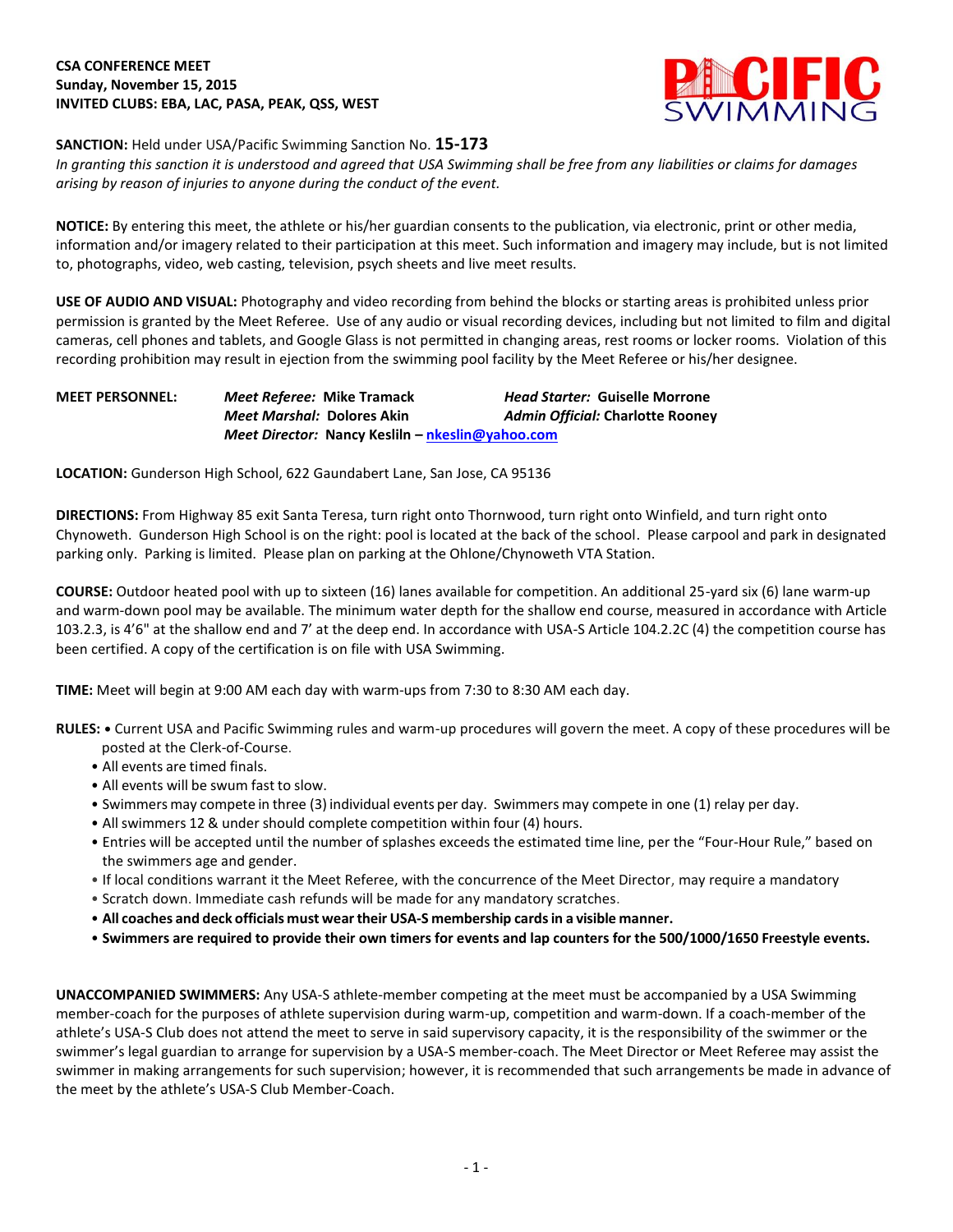**RACING STARTS:** Swimmers must be certified by a USA-S member-coach as being proficient in performing a racing start, or must start the race in the water. It is the responsibility of the swimmer or the swimmer's legal guardian to ensure compliance with this requirement.

**RESTRICTIONS:** • Smoking and the use of other tobacco products is prohibited on the pool deck, in the locker rooms, in spectator

seating, on standing areas and in all areas used by swimmers, during the meet and during warm-up periods.

- Sale and use of alcoholic beverages is prohibited in all areas of the meet venue.
- No glass containers are allowed in the meet venue.
- No propane heater is permitted except for snack bar/meet operations.
- All shelters must be properly secured.
- Changing into or out of swimsuits other than in locker rooms or other designated areas is prohibited.

• Destructive devices, to include but not limited to, explosive devices and equipment, firearms (open or concealed), blades, knives, mace, stun guns and blunt objects are strictly prohibited in the swimming facility and its surrounding areas. If observed, the Meet Referee or his/her designee may ask that these devices be stored safely away from the public or removed from the facility. Noncompliance may result in the reporting to law enforcement authorities and ejection from the facility. Law enforcement officers (LEO) are exempt per applicable laws.

- No overnight parking is allowed.
- No set-up is allowed until after 6:30am on the day of the meet.
- Parking is limited. Please car pool and plan on parking at the VTA Ohlone/Chynoweth Station.

#### **ELIGIBILITY:**

- Meet is open to all qualified swimmersregistered with one ofthe CSA teams. **Swimmers must be a member of EBA, LAC, PASA, PEAK, WEST, or QSS. Swimmers who are unattached, but participating with a member team may enter a CSA dual meet.**
- Swimmers must be current members of USA-S and must enter their name and registration number on the meet entry card or online, asshown on their Registration Card. If thisis not done, it may be difficult to match the swimmer with the registration and times database. The meet host must check allswimmerregistration against the SWIMS database and if not found to be registered, the Meet Directorshall accept the registration at the meet (a \$10 surcharge will be added to the regular registration fee). Duplicate registrations will be refunded by mail.
- Entries with "NO TIMES" will be **ACCEPTED.**
- Disabled swimmersfrom those teams are welcome to attend this meet and should contact the Meet Director regarding special accommodations on entry times and seeding per Pacific Swimming policy.
- The swimmers age will be the age of the swimmer on the first day of the meet.

**ENTRY FEES:** \$4.00 per event plus an \$8.00 participation fee per swimmer. Entries will be rejected if payment is not sent at time of request. No refunds will be made, except mandatory scratch downs. One check must be made by the visiting team payable to the host team. Checks must be hand delivered to the meet director on the day of the meet.

**TEAM ENTRIES:** An sd3 entry file must be submitted to **[acunha.qss@gmail.com](mailto:acunha.qss@gmail.com)** by the Tuesday prior to the meet. Request a confirmation of receipt to ensure delivery of the email and file. Send meet entry file to the meet director.

#### **Make check payable to**: **"QuickSilver Swimming"**

### **E-Mail entries to**: **Meet Director – [acunha.qss@gmail.com](mailto:acunha.qss@gmail.com)**

**CHECK-IN:** The meet will be deck seeded. Swimmers must check-in at the Clerk-of-Course. No event shall be closed more than 30 minutes before the scheduled start of the session. Close of check-in for all individual events shall be no more than 60 minutes before the estimated time of the start of the first heat of the event. Swimmers who do not check in will not be seeded but may be allowed to swim in empty lanes. No heats will be added once the event has closed.

**SCRATCHES:** Any swimmers not reporting for or competing in an individual timed final event that they have entered shall not be penalized.

#### **AWARDS:** None.

**ADMISSION:** Free. A program will not be available.